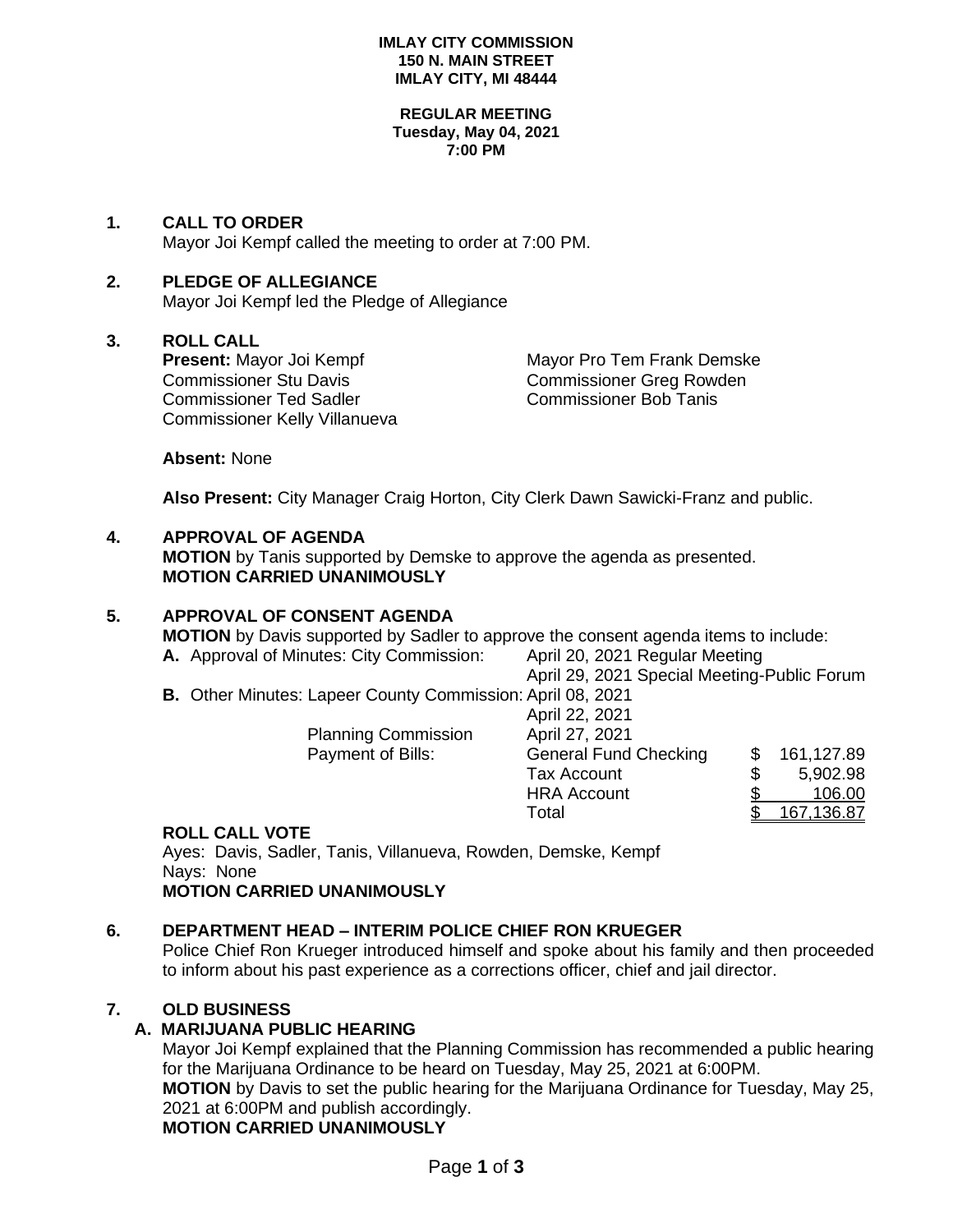#### **REGULAR MEETING Tuesday, May 04, 2021 7:00 PM**

## **B. BUDGET – PUBLIC HEARING**

**MOTION** by Demske supported by Davis to open the Budget Public Hearing at 7:05PM. **MOTION CARRIED UNANIMOUSLY**

Mayor Kempf stated that the Fiscal Year 2021-2022 Budget has been posted and published for the last two weeks and is ready to be voted on. She then asked for questions. There were none.

**MOTION** by Davis supported by Rowden to close the Budget Public Hearing at 7:06PM. **MOTION CARRIED UNANIMOUSLY**

**MOTION** by Davis supported by Villanueva to adopt the Fiscal Year 2021-2022 Budget as presented.

**ROLL CALL VOTE**

Ayes: Davis, Villanueva, Demske, Rowden, Tanis, Sadler, Kempf Nays: None

**MOTION CARRIED UNANIMOUSLY**

#### **C. IMLAY CITY SCHOOLS WATER MAIN PROJECT – PAYMENT #2**

**MOTION** by Davis supported by Sadler to approve Imlay City Schools Water Main Relocation-Progress Payment #2 to Site Development, Inc. in the amount of \$96,749.79 per the recommendation of Public Works Superintendent Ed Priehs. **ROLL CALL VOTE**

Ayes: Davis, Sadler, Tanis, Villanueva, Demske, Rowden, Kempf Nays: None

**MOTION CARRIED UNANIMOUSLY**

#### **D**. **POLICE DISCUSSION**

Mayor Joi Kempf read a prepared speech stating, that the elected commission ran for council to give back to the Community of Imlay City. She reminded all that this responsibility comes with challenge and controversy. Mayor Kempf stated that she believes that continuing to move forward with hiring a new full time police chief and taking an active roll in making the Imlay City PD the most fiscally sound, hardworking department possible, while offering the best in services and safety to our community is what's best for our community at this time. Mayor Kempf asked if there were any commissioners that would like to continue discussions with the Sheriff Department? Hearing none, Mayor Kempf entertained a motion to move forward with Hiring an Imlay City Police Chief.

**MOTION** by Demske supported by Sadler to move forward with hiring an Imlay City Police Chief.

#### **ROLL CALL VOTE**

Ayes: Demske, Sadler, Tanis, Villanueva, Davis, Rowden, Kempf Nays: None **MOTION CARRIED UNANIMOUSLY**

- **8. NEW BUSINESS**
	- None